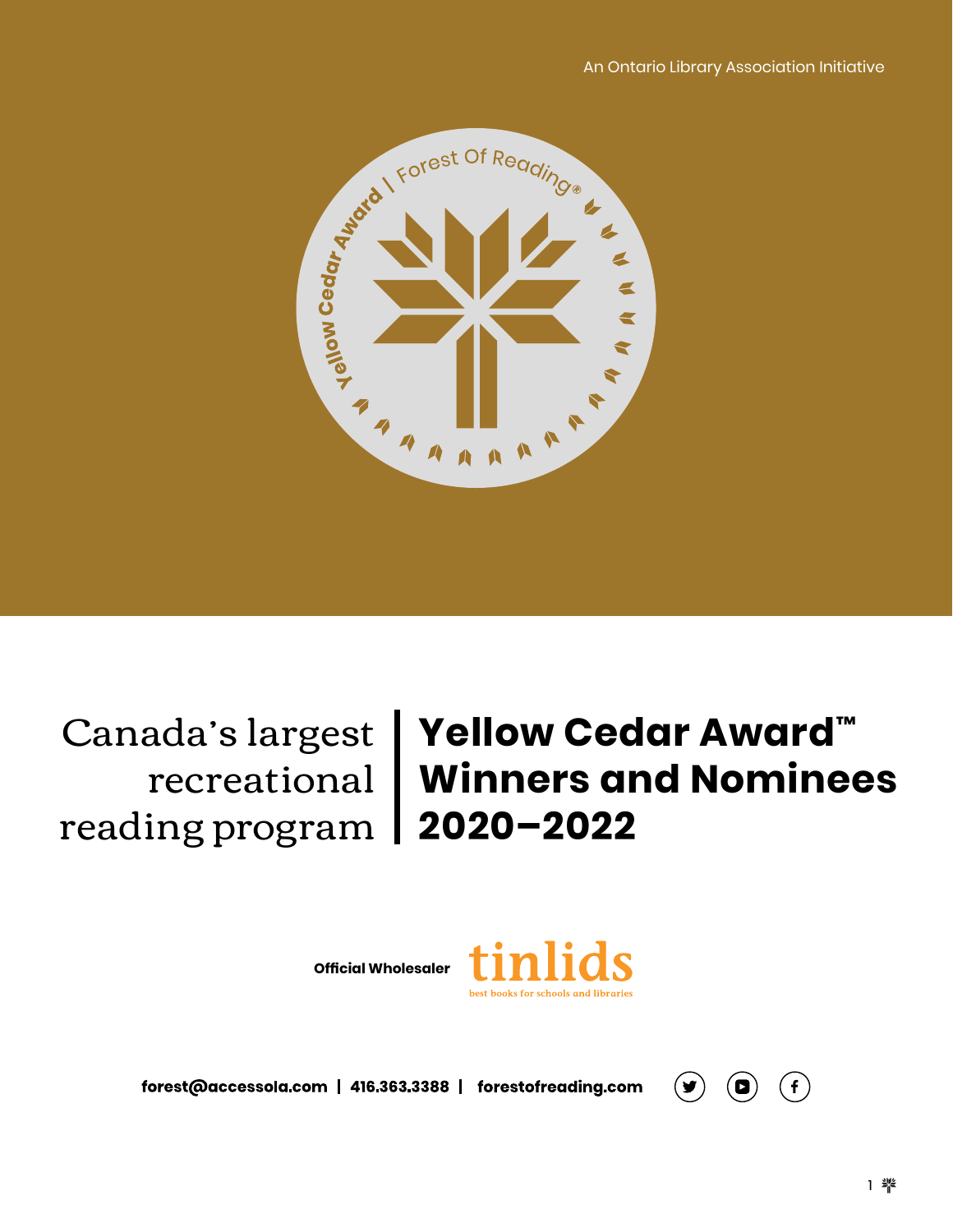### 2022

#### **111 Trees: How One Village Celebrates the Birth of Every Girl**

Rina Singh & Marianne Ferrer Kids Can Press

#### **Chasing Bats and Tracking Rats: Urban Ecology, Community Science, and How We Share Our Cities**

Cylita Guy & Cornelia Li Annick Press

#### **Finding Home: The Journey of Immigrants and Refugees**

Jen Sookfong Lee & Drew Shannon Orca Book Publishers

### **In the Dark: The Science of What Happens at Night**

Lisa Deresti Betik & Josh Holinaty Kids Can Press

#### **The International Day of the Girl: Celebrating Girls Around the World**

Jessica Dee Humphreys, Rona Ambrose & Simone Shin Kids Can Press

### **It Takes Guts: How Your Body Turns Food Into Fuel (And Poop)**

Dr. Jennifer Gardy & Belle Wuthrich Greystone Kids

### **Mad for Ads: How Advertising Gets (And Stays) in Our Heads**

Erica Fyvie & Ian Turner Kids Can Press

#### **The Power of Style: How Fashion and Beauty Are Being Used to Reclaim Cultures**

Christian Allaire Annick Press

#### **This Is Your Brain on Stereotypes: How Science is Tackling Unconscious Bias**

Kira Vermond & Clayton Hanmer Owlkids Books Inc.

#### ★ **Wild Outside: Around the World with Survivorman** ★

Les Stroud & Andrew P. Barr; Photographs by Laura Bombier Annick Press